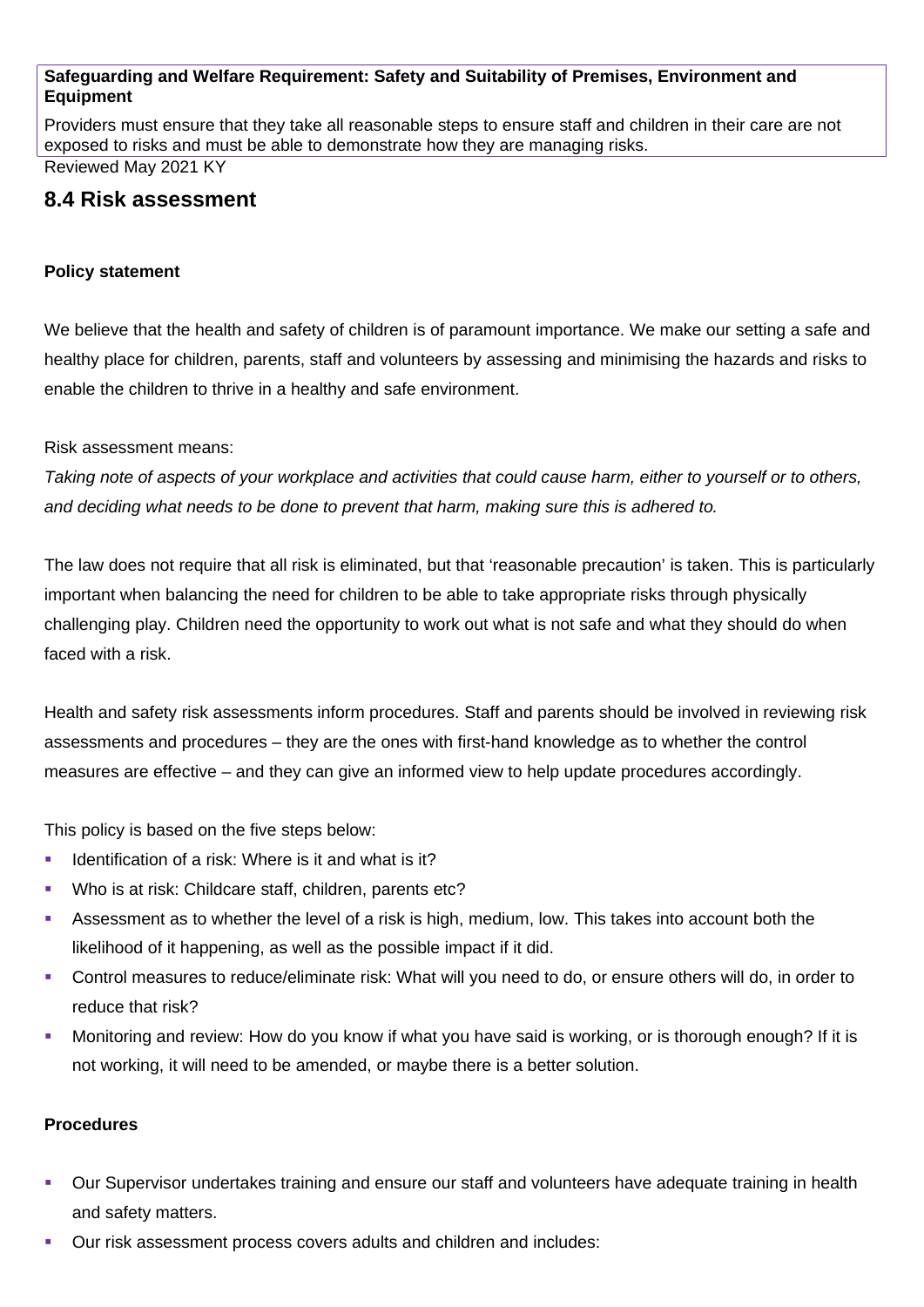- **-** determining where it is helpful to make some written risk assessments in relation to specific issues, to inform staff practice, and to demonstrate how we are managing risks if asked by parents and/or carers and inspectors;
- **-** checking for and noting hazards and risks indoors and outside, in relation to our premises and activities;
- **-** assessing the level of risk and who might be affected;
- **-** deciding which areas need attention; and
- **-** developing an action plan that specifies the action required, the time-scales for action, the person responsible for the action and any funding required.
- Where more than five staff and volunteers are employed, the risk assessment is written and is reviewed regularly.
- We maintain lists of health and safety issues, which are checked daily before the session begins, as well as those that are checked on a weekly and termly basis when a full risk assessment is carried out.
- Our supervisor that checks, such as electricity and gas safety checks, and any necessary work to the setting premises are carried out annually and records are kept.
- Our supervisor ensures that staff members carry out risk assessments that include relevant aspects of fire safety, food safety for all areas of the premises.
- Our supervisor ensures that staff members carry out risk assessments for work practice including:
	- **-** changing children;
	- **-** preparation and serving of food/drink for children;
	- **-** children with allergies;
	- **-** cooking activities with children;
	- **-** supervising outdoor play and indoor/outdoor climbing equipment;
	- **-** assessment, use and storage of equipment for disabled children;
	- **-** the use and storage of substances which may be hazardous to health, such as cleaning chemicals;
	- **-** visitors to the setting who are bring equipment or animals as part of children's learning experiences; and
	- **-** following any incidents involving threats against staff or volunteers.
- Our supervisor ensures that staff members carry out risk assessments for off-site activities if required, including:
	- **-** children's outings (including use of public transport)
	- **-** forest school and beach school
	- **-** home visits; and
	- **-** other off-site duties such as attending meetings, banking etc.
- We take precautions to reduce the risks of exposure to Legionella (Legionnaires disease). Our supervisor ensures that we are familiar with the HSE guidance and risk assess accordingly/have seen the risk assessment relevant to the premises from the landlord.

#### **Legal framework**